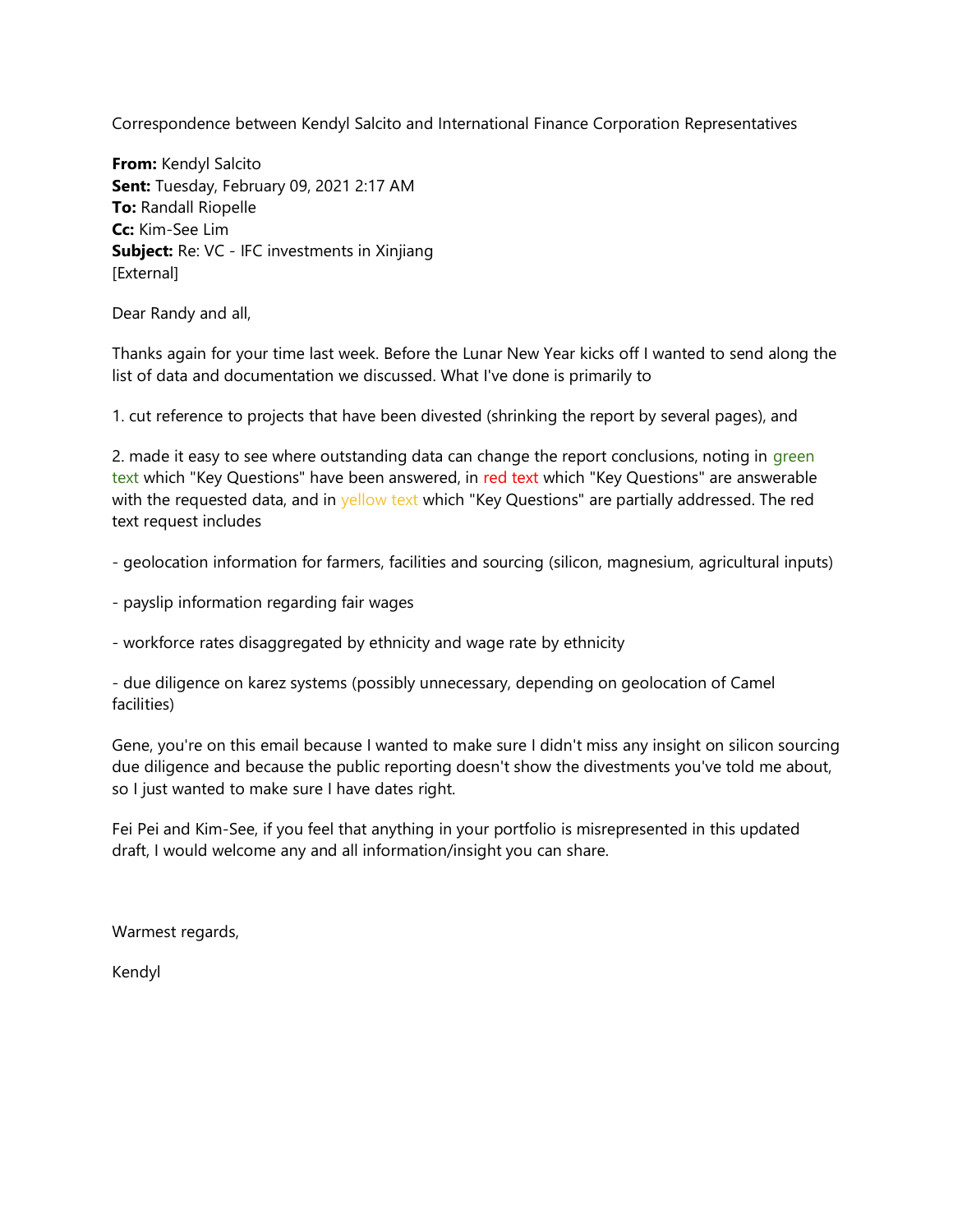## **On Feb 10, 2021, at 5:39 AM, Randall Riopelle wrote:**

Hi Kendyl,

I just wanted to give you a quick heads up. We are continuing to gather this information from our clients, but Spring Festival holiday is now kicking into full gear in China, and clients are starting to close down for the next 10 days or so.

We will likely only be able to get more information to you probably the last week of February at this point.

All the best,

Randall Riopelle

IFC

**From:** Kendyl Salcito **Sent:** Wednesday, February 10, 2021 10:16 PM **To:** Randall Riopelle **Cc:** Kim-See Lim **Subject:** Re: VC - IFC investments in Xinjiang [External]

Hi Randy,

That's understandable. Thanks for letting me know and keeping me updated. I'll keep an eye on my inbox for late February.

Best,

Kendyl

## **On Feb 26, 2021, at 4:03 AM, Randall Riopelle wrote:**

Hi Kendyl,

I hope you had a nice Lunar New Year, and the Year of the Ox is starting well for you (or, as my colleagues in the Beijing office have come to say, Happy Niu Year of the Cute Cow!).

Despite our best efforts, some of our clients have taken an extended Lunar New Year holiday, and are only back to office this coming Monday, March 1. We still expect to be able to get you more information, and the answers to your questions, by the middle of next week.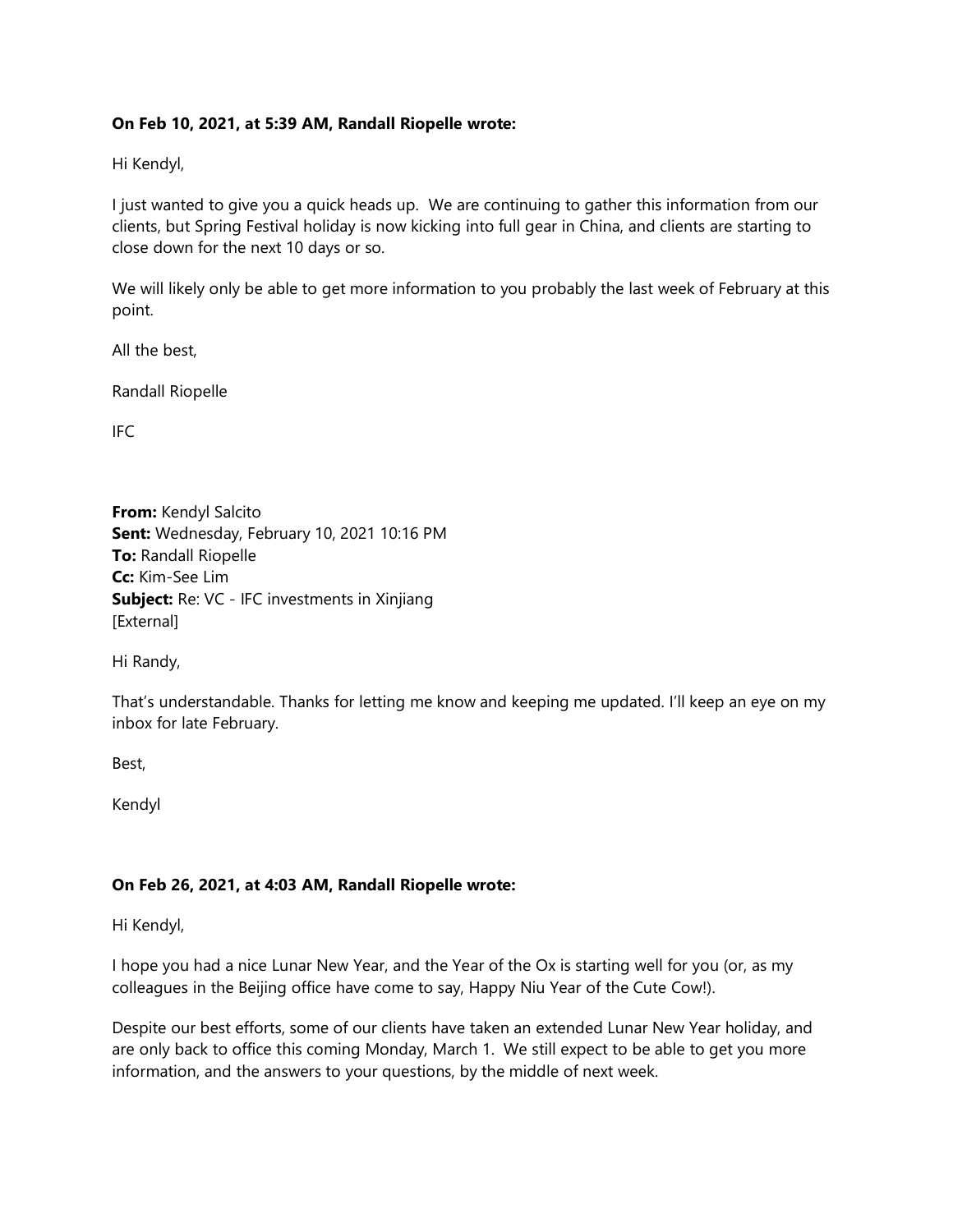Hope that is OK, and I hope you have a nice weekend.

Randall Riopelle

IFC

**From:** Kendyl Salcito [<salcito@nomogaia.org>](mailto:salcito@nomogaia.org) **Sent:** Friday, February 26, 2021 9:47 PM **To:** Randall Riopelle [<rriopelle@ifc.org>](mailto:rriopelle@ifc.org) **Cc:** Kim-See Lim **Subject:** Re: VC - IFC investments in Xinjiang

[External]

Hi Randy,

Happy Year if the Ox to you, too! I had planned to check for a status update today, so you've beaten me to it.

The delay isn't totally unexpected. In the meantime, is there somewhere I can seek clarity on when IFC divested from Canadian Solar and Goldwind? I suspect IFC doesn't disclose the reasons for divestment, correct?

Best,

Kendyl

## **On Feb 26, 2021, at 10:01 PM, Randall Riopelle wrote:**

Thanks Kendyl.

Asking Kim if she can help find the dates of final divestment on Canadian Solar and Goldwind.

You are right, we do not normally disclose the reasons for divestment. But typically, and I believe it applies to these cases:

- For equity investments, we believe IFC's role in the project/company is completed, and we believe the timing is right to exit from a profitability point of view; and
- For loans, it has simply reached its final maturity date, or the company has pre-paid us because they have completed the project and it is more profitable than first expected, or they have found other debt on more favorable terms than the IFC loan.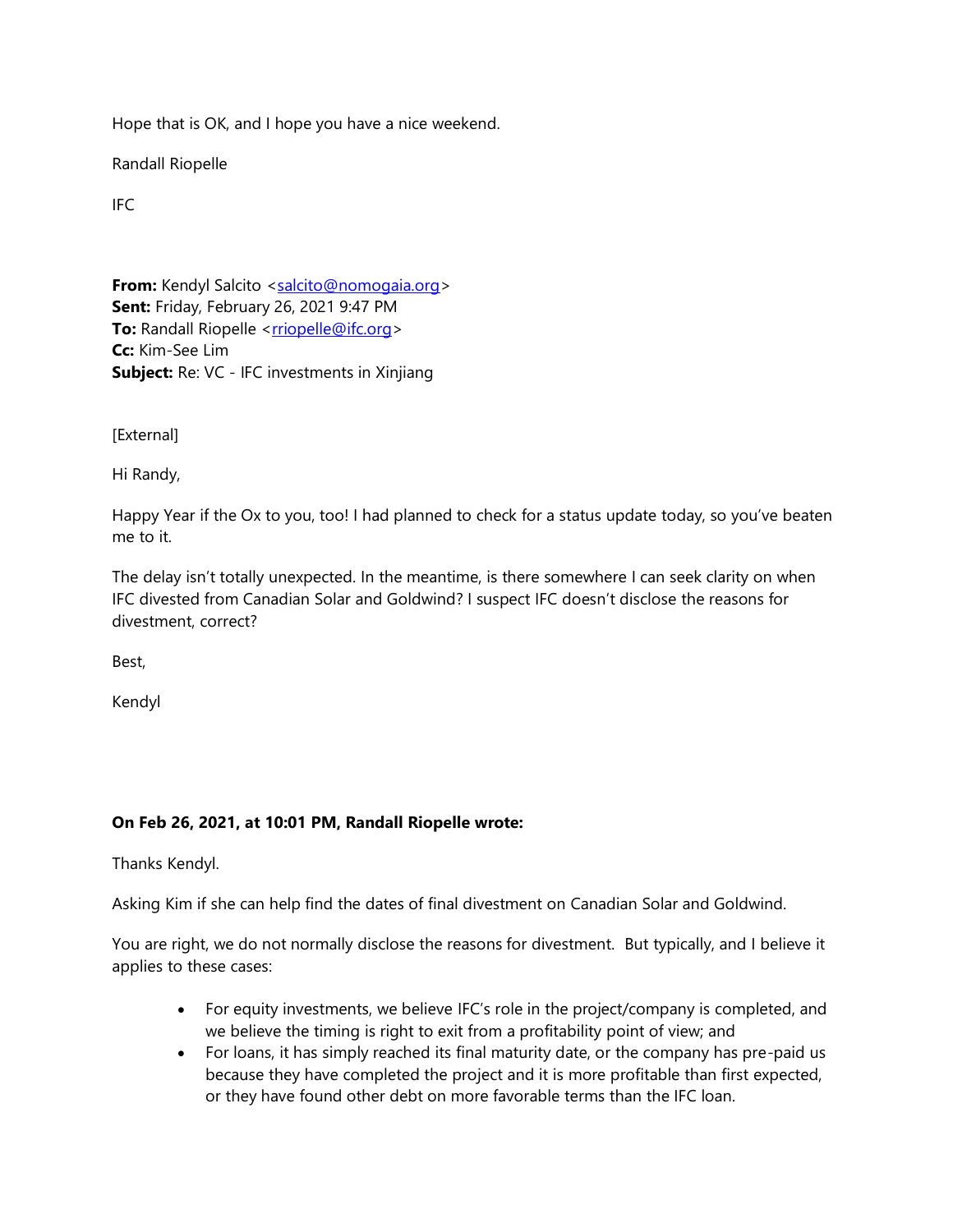All the best,

Randall Riopelle

IFC

## **On Fri, Feb 26, 2021 at 7:26 AM Kim-See Lim wrote:**

Many thanks Randy.

Hi Kendyl,

For Canadian Solar the debt maturity and equity exit occurred in 2020 and the exit from Goldwind occurred in 2018.

Hope that helps.

Best regards,

Kim

**From:** Kendyl Salcito **Sent:** Saturday, February 27, 2021 4:04 AM **To:** Kim-See Lim **Cc:** Randall Riopelle **Subject:** Re: VC - IFC investments in Xinjiang

[External]

Dear Kim and Randy,

Thank you both for this. I'll update my drafts accordingly.

Best,

Kendyl

#### **On Fri, Mar 5, 2021 at 3:14 AM Randall Riopelle wrote:**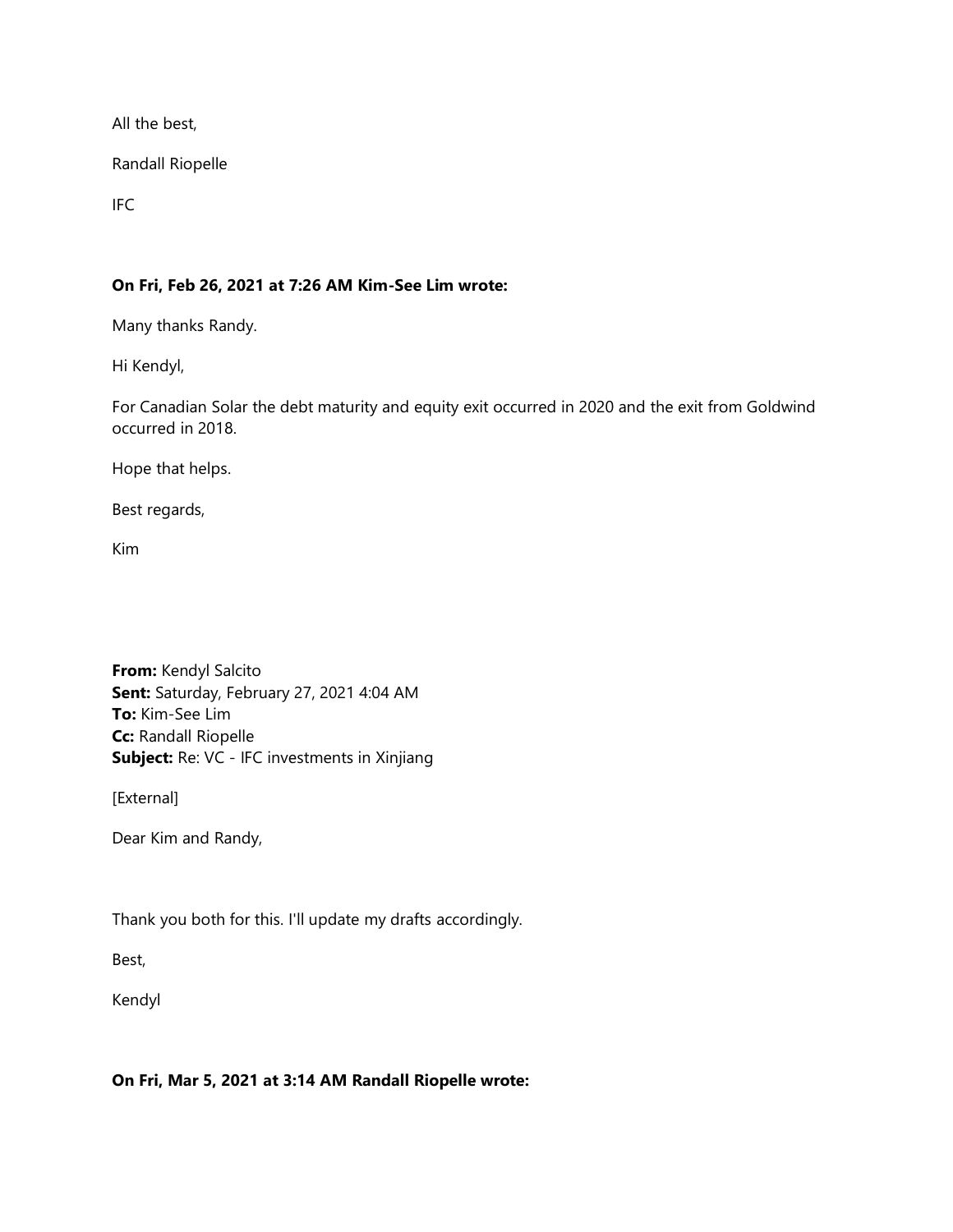Dear Kendyl,

I hope this email finds you well.

Now that the Chinese New Year break is truly over, we have been able to talk with clients and get answers to most/all of the different concerns and questions you have raised.

As mentioned on our call, IFC has hired an internationally recognized labor consultancy to map sectors with risks that are unique to China's context. We have followed guidance on the best way to conduct due diligence and supervision in this context. In all cases we have requested documentation and other evidence of compliance with our Performance Standards, and supervision of E&S performance of these projects will continue on an ongoing basis.

In working with our clients, we have received documentation to support the responses to some of the concerns you raised. We must note, however, that following IFC Access to Information Policy, this information would be considered confidential, so we can only describe it broadly

I hope this information is helpful, and it would **be very helpful if you could let us know when you plan to publish your report**.

### **Chint New Energy**

In accordance with our loan provisions, the IFC loan was fully disbursed in July 2017 and was used solely for the construction of solar generating projects in Turkey.

As a separate clarification, the latest draft of the Nomogaia report states*: "A year after closing on IFC's loan, Chint spent 703m yuan (US \$106m) to buy out all PV manufacturing assets of Longi Green Energy."* As mentioned during our call, the acquisition did not relate to manufacturing assets. Please refer to the article cited in the endnotes to the draft report, which describes the acquisition as "17 distributed PV power assets". The assets acquired are power generating assets, not manufacturing assets. None of them are in Xinjiang.

## **Chenguang Bio**

Chenguang Bio has confirmed to IFC through payslips that it pays its workers equitably, regardless of ethnic origin. The company has an HR policy that promotes equal treatment of staff. In 2019, approximately 24 percent of its workforce of about 370 people in Xinjiang came from ethic minority groups. The company recently provided detailed salary slip information for job positions in its Xinjiang factories showing that Han and Uyghur staff salaries are comparable for the same position. The company's salary level is also at least two times that of Xinjiang government's minimum salary level.

Chenguang Bio includes a clause in its supply contracts prohibiting the use of forced or child labor. Following inquiry from IFC about forced labor risk in their cotton supply chain, Chenguang Bio provided written statements from two cottonseed suppliers confirming that they do not use forced or child labor. Chenguang Bio also confirmed that it does not use prison labor.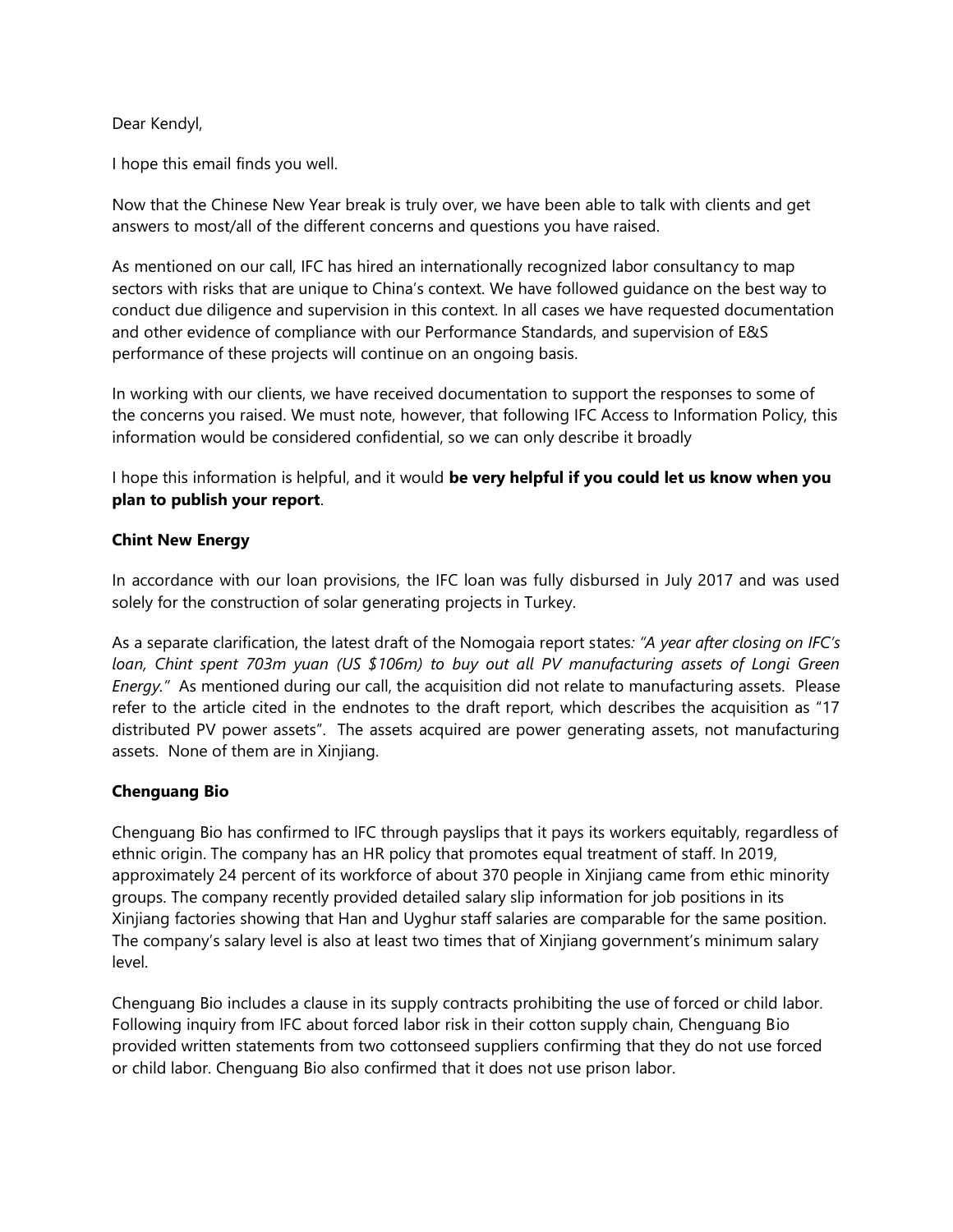Chenguang Bio has a policy that encourages hiring of local workers. The company recruits local seasonal workers through job advertisements in the local media and through local intermediaries – the company showed IFC sample job advertisements. Some local Uyghur staff are assigned to manage seasonal workers. In line with national legislation, seasonal workers' salaries are paid daily and based on the work that they performed. The majority of seasonal workers are male (86.1 percent) while 13.9 percent are female. The bulk of the company's seasonal workers are aged 18-40 years old (66.7 percent), followed by workers belonging to 51-59 (19.4 percent) and 41-50 (13.9 percent) age groups.

## **Camel**

The company has provided pay slips to show that workers' pay rate is set without regard for their ethnicity. Camel has an HR policy prohibiting child or forced labor. The company does not use contracted labor except for construction work, and those sites are inspected periodically by the company's HR department. Of a total of 120 staff members in Camel's Xinjiang facility, 6 are Uyghurs.

Camel has also confirmed that there is no Karez system near its plant in Xinjiang. The Camel Toksun plant was built in 2019, and the project has no new footprint outside of the 13-year-old heavyindustry park.

The geo coordinates for Camel's Toksun plant are: N42.725161, E88.66904.

Camel's ESIA is available on the internet through this link: [http://www.doc88.com/p-](https://nam11.safelinks.protection.outlook.com/?url=http%3A%2F%2Fwww.doc88.com%2Fp-7416429873156.html&data=04%7C01%7Crriopelle%40ifc.org%7Ca194a4d4ffef460b0a6a08d8e3cbcbba%7C31a2fec0266b4c67b56e2796d8f59c36%7C0%7C0%7C637509811741189333%7CUnknown%7CTWFpbGZsb3d8eyJWIjoiMC4wLjAwMDAiLCJQIjoiV2luMzIiLCJBTiI6Ik1haWwiLCJXVCI6Mn0%3D%7C1000&sdata=g2vCGSf67xNBmqdjhX4KTN15Ybus1Nq2sZpiZWD6sDk%3D&reserved=0)[7416429873156.html](https://nam11.safelinks.protection.outlook.com/?url=http%3A%2F%2Fwww.doc88.com%2Fp-7416429873156.html&data=04%7C01%7Crriopelle%40ifc.org%7Ca194a4d4ffef460b0a6a08d8e3cbcbba%7C31a2fec0266b4c67b56e2796d8f59c36%7C0%7C0%7C637509811741189333%7CUnknown%7CTWFpbGZsb3d8eyJWIjoiMC4wLjAwMDAiLCJQIjoiV2luMzIiLCJBTiI6Ik1haWwiLCJXVCI6Mn0%3D%7C1000&sdata=g2vCGSf67xNBmqdjhX4KTN15Ybus1Nq2sZpiZWD6sDk%3D&reserved=0)

## **Century Sunshine**

According to documentation and information provided by the company, all of Century Sunshine's employees sign the same form of contract and receive the same wages comparable to employees working in the company's other magnesium facilities (in Jilin province for example). Ten percent of its total workforce are from ethnic minority groups including Uyghurs. There is no dormitory for Uyghur employees; employees go home after work. A Halal cafeteria is available onsite for Muslim employees.

The company confirmed it does not use brine, so the salt lakes are not related to its operations. Magnesium ore is sourced from a private company which has its own dolomite mine in Hami.

#### **Jointown**

Jointown has confirmed in writing to IFC that there is no forced labor involved in its operations in Xinjiang. The company has also confirmed that there is no relationship between the Company and any detention facilities. Company representatives have verbally explained that the workforce of 1,474 staff members were recruited through career fairs, internal referrals, and campus recruitment. Approximately 6 percent of its total workforce are from ethnic minority groups,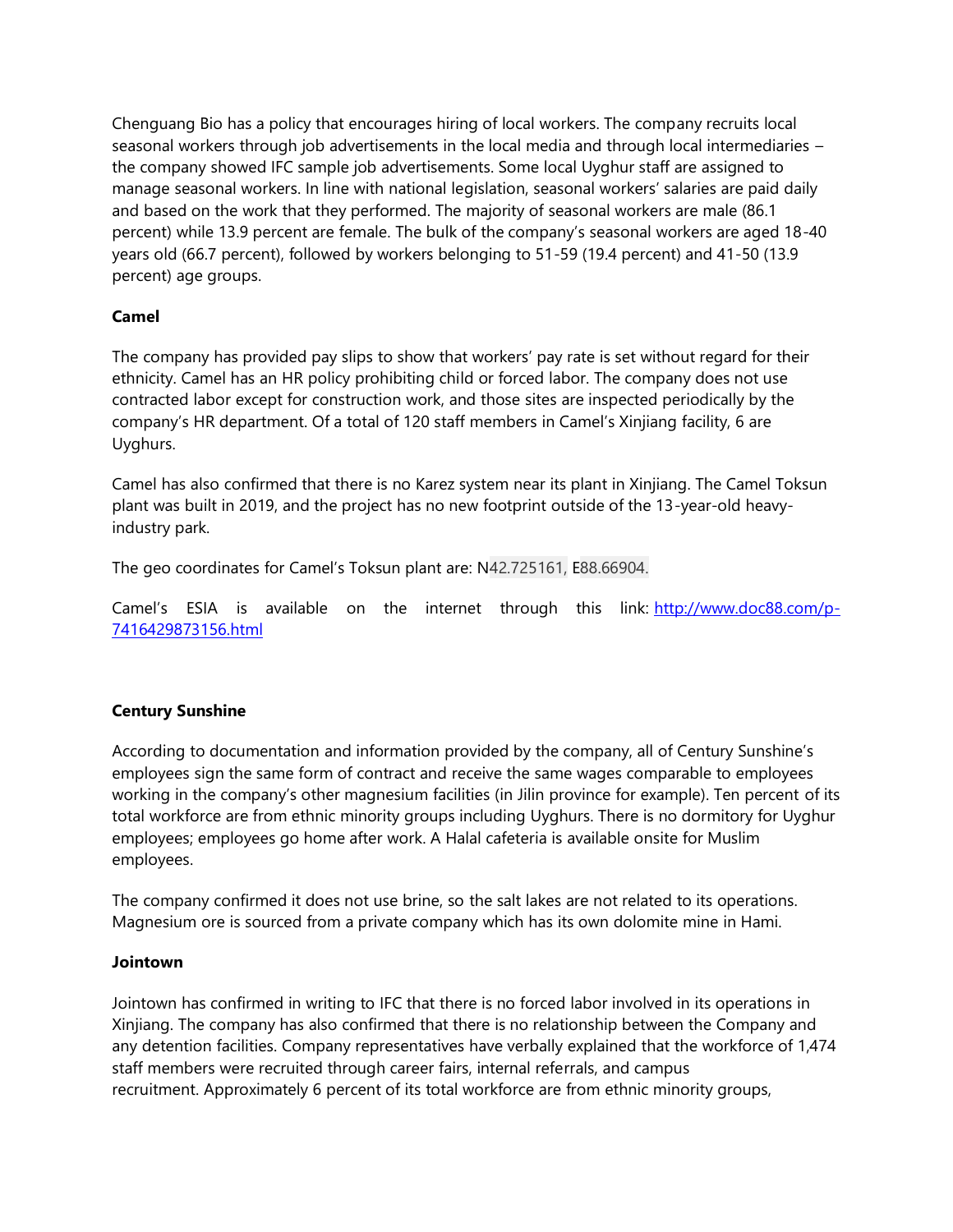including Uyghurs. Uyghur staff hold positions in sales, general administration, front line warehousing and product delivery. The company is in the distribution business and does not employ agricultural workers.

# **COFCO**

Page 15 of the report mentioned that "*It has divested from agricultural giant COFCO (whose Xinjiang operations are directly tied to crops banned from entry into the US*)." IFC never invested in COFCO Group's domestic entities and only invested minority equity stake in COFCO International Limited (CIL), an offshore holding entity for acquisition of two global agricultural commodity traders: Noble Agri and Nidera. COFCO is a controlling shareholder in CIL. IFC signed share sale agreement to sell the minority equity stake in CIL back to COFCO Group.

## **BAIDU MCC AND SIMPLE CREDIT**

Our due diligence has confirmed that Baidu MCC's credit assessment models do not use any parameters related to whether a borrower is an ethnic minority or not. Ethnic minorities are neither particularly targeted by this program nor excluded from it. This is the same for Simple Credit's assessment models. With reference to private sector institutions that have been accredited by Baidu MCC, examples of these are English First (for English language training) and Tedu.cn (for information technology)

All the best, and let us know if you have any further questions.

Hope you have a nice weekend.

Randall Riopelle

IFC

**From:** Kendyl Salcito **Sent:** Monday, March 08, 2021 10:16 PM **To:** Randall Riopelle **Cc:** Kim-See Lim **Subject:** Re: VC - IFC investments in Xinjiang

[External]

Dear Randy and all,

Thanks for taking time to try to gather this feedback. I plan to publish this week, pending some internal review. I'll share the link to this group when it goes live on our website.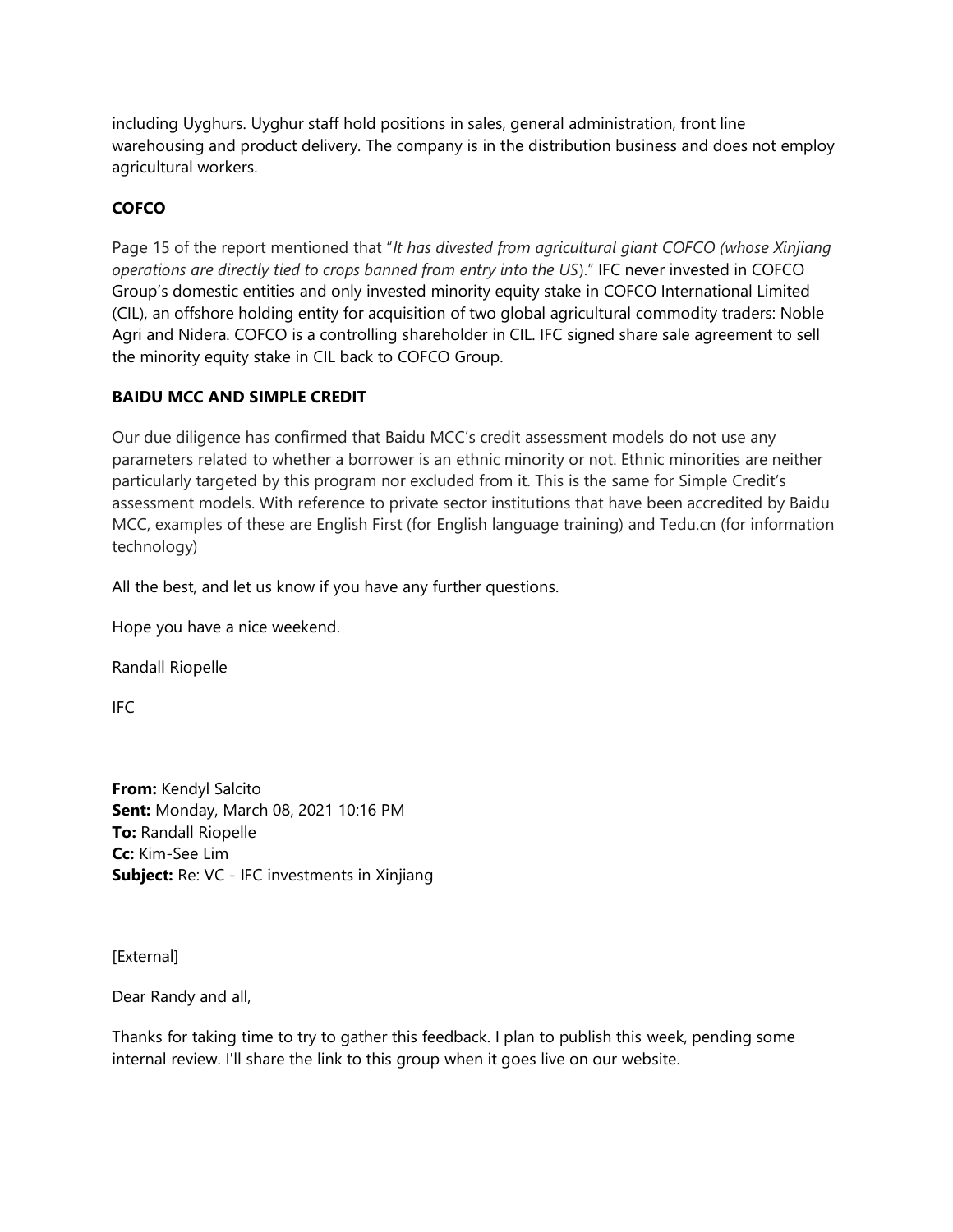The Camel ESIA isn't accessible without creating a WeChat account and paying a fee, it seems; and the coordinates Camel shared for its Toksun plan are visibly atop two Karez systems on Google Earth.

Just wanted to make sure you were aware of that.

Best,

Kendyl

## **On Tue, Mar 9, 2021 at 7:54 AM Randall Riopelle wrote:**

Hi Kendyl,

Thanks for the email.

Would it be possible for you to please share the image you are seeing showing the Camel plant on top of a Karez well system?

We checked with the Company, and they said the plant was about 60 km from the Karez, but it would be helpful to understand what image(s) you are looking at.

Thanks so much, and have a nice day.

Randall Riopelle

IFC

**From:** Kendyl Salcito **Sent:** Tuesday, March 09, 2021 11:36 PM **To:** Randall Riopelle **Cc:** Kim-See Lim **Subject:** Re: VC - IFC investments in Xinjiang

[External]

Sure thing, Randy. This is a screenshot from Google Earth, just inputting the coordinates they provide. The crater shapes are entry points to well systems.

I think this Google Earth Web link will take you to the same location: [https://earth.google.com/web/@0,0,0a,22251752.77375655d,35y,0h,0t,0r?utm\\_source=eart](https://nam11.safelinks.protection.outlook.com/?url=https%3A%2F%2Fearth.google.com%2Fweb%2F%400%2C0%2C0a%2C22251752.77375655d%2C35y%2C0h%2C0t%2C0r%3Futm_source%3Dearth7%26utm_campaign%3Dvine%26hl%3Den&data=04%7C01%7Crriopelle%40ifc.org%7Ca194a4d4ffef460b0a6a08d8e3cbcbba%7C31a2fec0266b4c67b56e2796d8f59c36%7C0%7C0%7C637509811741179343%7CUnknown%7CTWFpbGZsb3d8eyJWIjoiMC4wLjAwMDAiLCJQIjoiV2luMzIiLCJBTiI6Ik1haWwiLCJXVCI6Mn0%3D%7C1000&sdata=NR%2BU3WpqWjfyro2bBsNwVMbsoxEa%2BeY9H%2F68HJL%2BhSY%3D&reserved=0) [h7&utm\\_campaign=vine&hl=en](https://nam11.safelinks.protection.outlook.com/?url=https%3A%2F%2Fearth.google.com%2Fweb%2F%400%2C0%2C0a%2C22251752.77375655d%2C35y%2C0h%2C0t%2C0r%3Futm_source%3Dearth7%26utm_campaign%3Dvine%26hl%3Den&data=04%7C01%7Crriopelle%40ifc.org%7Ca194a4d4ffef460b0a6a08d8e3cbcbba%7C31a2fec0266b4c67b56e2796d8f59c36%7C0%7C0%7C637509811741179343%7CUnknown%7CTWFpbGZsb3d8eyJWIjoiMC4wLjAwMDAiLCJQIjoiV2luMzIiLCJBTiI6Ik1haWwiLCJXVCI6Mn0%3D%7C1000&sdata=NR%2BU3WpqWjfyro2bBsNwVMbsoxEa%2BeY9H%2F68HJL%2BhSY%3D&reserved=0)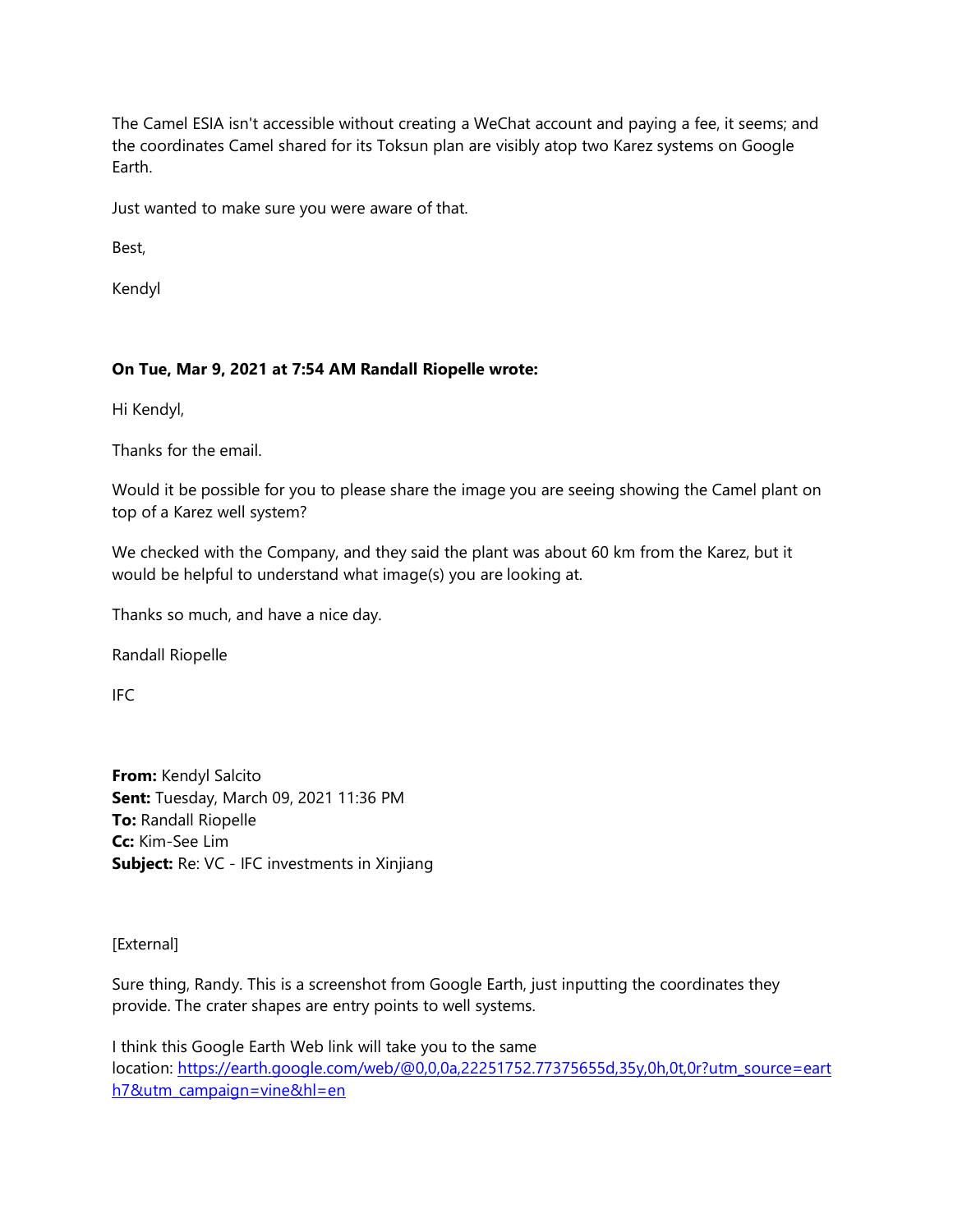## **On Tue, Mar 9, 2021 at 5:48 PM Randall Riopelle wrote:**

Hi Kendyl,

Thanks for the photo and clarifying, very helpful.

We zoomed in a bit, and again spoke to the Company on this point. The Google Earth image screenshot below shows a more precise location for the Camel plant – a little over a kilometer away from the location of the nearest crater shape.

Our understanding is that there are more than 100,000 karez wells in the Turpan region and, though all the karez wells are registered, not all of them are culture heritage sites. According to Camel, the closest karez well system that is registered as a cultural heritage site is 60 km away.

I hope that helps to clarify.

Have a nice evening.

Randall Riopelle

IFC

**From:** Kendyl Salcito **Sent:** Wednesday, March 10, 2021 9:53 PM **To:** Randall Riopelle **Cc:** Kim-See Lim **Subject:** Re: VC - IFC investments in Xinjiang

[External]

Hi Randy,

Unfortunately that understanding is off. There are fewer than 2,000 karezes (and <1000 that are still in operation, as industrial users deploy electric pumps that lower the water table and make karez systems inoperable). Maybe the client meant that [over 100,000 livestock and 50,000 households rely](https://nam11.safelinks.protection.outlook.com/?url=https%3A%2F%2Flink.springer.com%2Fchapter%2F10.1007%2F978-3-030-00728-7_22&data=04%7C01%7Crriopelle%40ifc.org%7Ca194a4d4ffef460b0a6a08d8e3cbcbba%7C31a2fec0266b4c67b56e2796d8f59c36%7C0%7C0%7C637509811741169349%7CUnknown%7CTWFpbGZsb3d8eyJWIjoiMC4wLjAwMDAiLCJQIjoiV2luMzIiLCJBTiI6Ik1haWwiLCJXVCI6Mn0%3D%7C1000&sdata=Bqt54SS9JmEtfTAZVLfb7k%2BuByh4cP8FEMVhmbVeFW8%3D&reserved=0)  [on karezes?](https://nam11.safelinks.protection.outlook.com/?url=https%3A%2F%2Flink.springer.com%2Fchapter%2F10.1007%2F978-3-030-00728-7_22&data=04%7C01%7Crriopelle%40ifc.org%7Ca194a4d4ffef460b0a6a08d8e3cbcbba%7C31a2fec0266b4c67b56e2796d8f59c36%7C0%7C0%7C637509811741169349%7CUnknown%7CTWFpbGZsb3d8eyJWIjoiMC4wLjAwMDAiLCJQIjoiV2luMzIiLCJBTiI6Ik1haWwiLCJXVCI6Mn0%3D%7C1000&sdata=Bqt54SS9JmEtfTAZVLfb7k%2BuByh4cP8FEMVhmbVeFW8%3D&reserved=0) That's the only reference to 100,000 I can find associated with the systems.

Is it the IFC's position that a 2000-year-old well system central to ethnic Uyghur livelihood and heritage is irrelevant to project appraisal because the government has not legally protected it?

Even if the karez systems had stopped functioning sometime prior to Camel's establishment (which is very likely), there has to be some due diligence within IFC showing how it knows that the risks of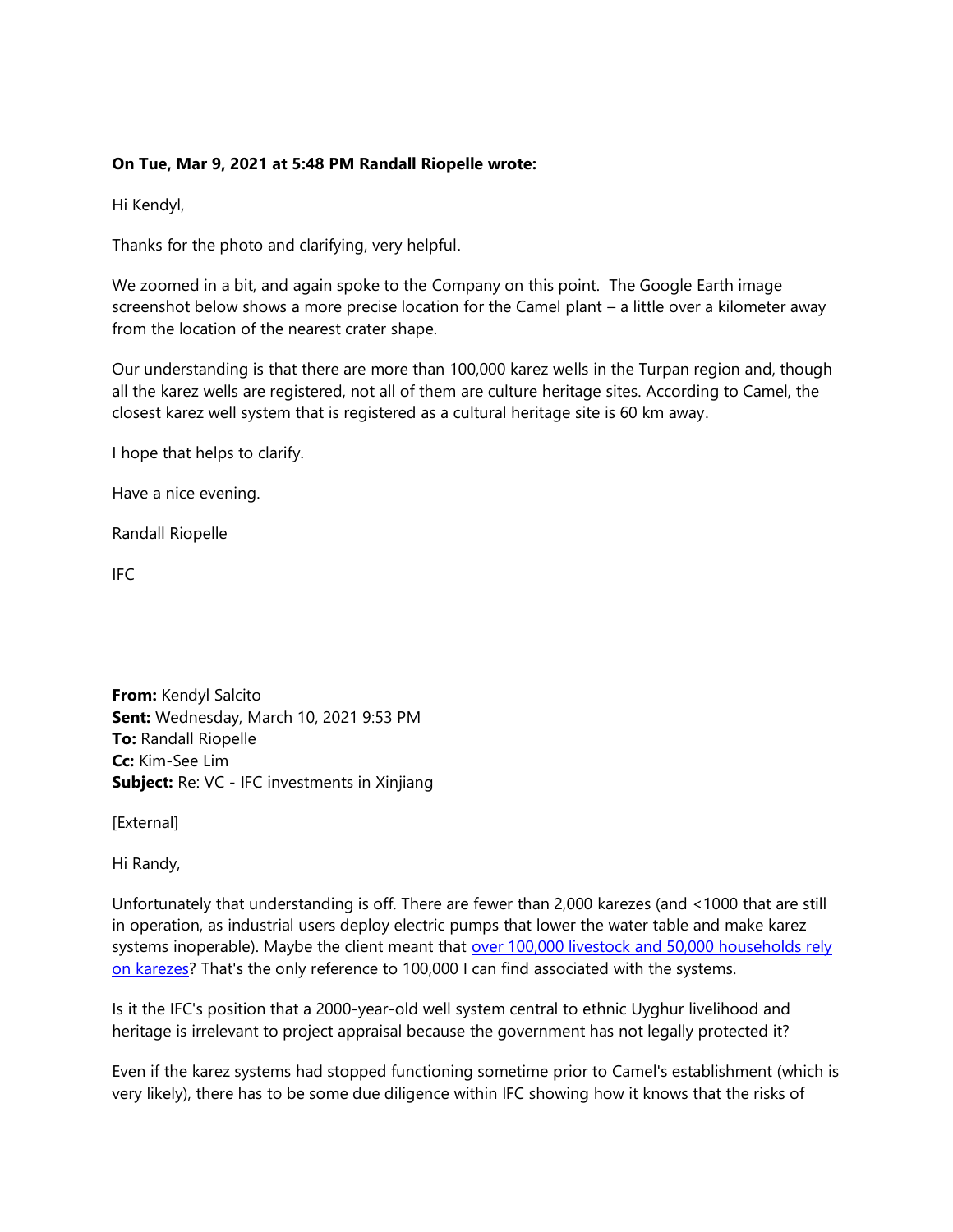placing a lead processing facility atop an ancient irrigation system that is directly upstream from agricultural lands might affect crops, right? Can you possibly get me access to environmental due diligence that indicates how IFC knows this project isn't going to affect the downstream users that have historically used water coming straight down this slope from the Camel facility? This delays my publication, but I am really trying to give IFC the benefit of the doubt here.

With thanks,

Kendyl

## **On Mar 10, 2021, at 6:21 PM, Randall Riopelle wrote:**

Dear Kendyl,

Thanks for your reply.

The information on the number of wells is based on a [research article in the China Culture](https://www.ixueshu.com/h5/document/cd7838079876fcad5d00d6da87964099318947a18e7f9386.html)  [Heritage](https://www.ixueshu.com/h5/document/cd7838079876fcad5d00d6da87964099318947a18e7f9386.html) journal. Here is a rough translation from the article abstract:

*According to the statistics of the third national cultural relics census, karez well system, as of 2010, there are currently 1,108 registered karez well systems in Turpan, Xinjiang. Among them, there are 278 water karez well systems and 830 dry systems with a total length of about 4,000 kilometers. The total number of vertical karez wells exceeds 100,000. The total irrigated area accounts for about 8% of the total irrigated area in Turpan.*

As mentioned previously, and shown in the photo below, the Camel plant is more than a kilometer from the nearest karez well, and our analysis shows that the plant's operations will not impact the well. This analysis is backed up by the ESIA, which was produced by a third-party, private-sector expert. The Company has authorized us to share the ESIA with you, and it is attached here as a pdf. Among other things, it states clearly: "*There is no special protected area or ecologically sensitive/vulnerable area*."

As always, happy to discuss.

All the best,

Randall Riopelle

IFC

## **On Wed, Mar 10, 2021 at 6:28 PM Kendyl Salcito wrote:**

Thanks, Randy. This doesn't align with the literature I've found but I'm so, so grateful to finally have the ESIA. I'll give it a read. It is so important to get the facts right on this.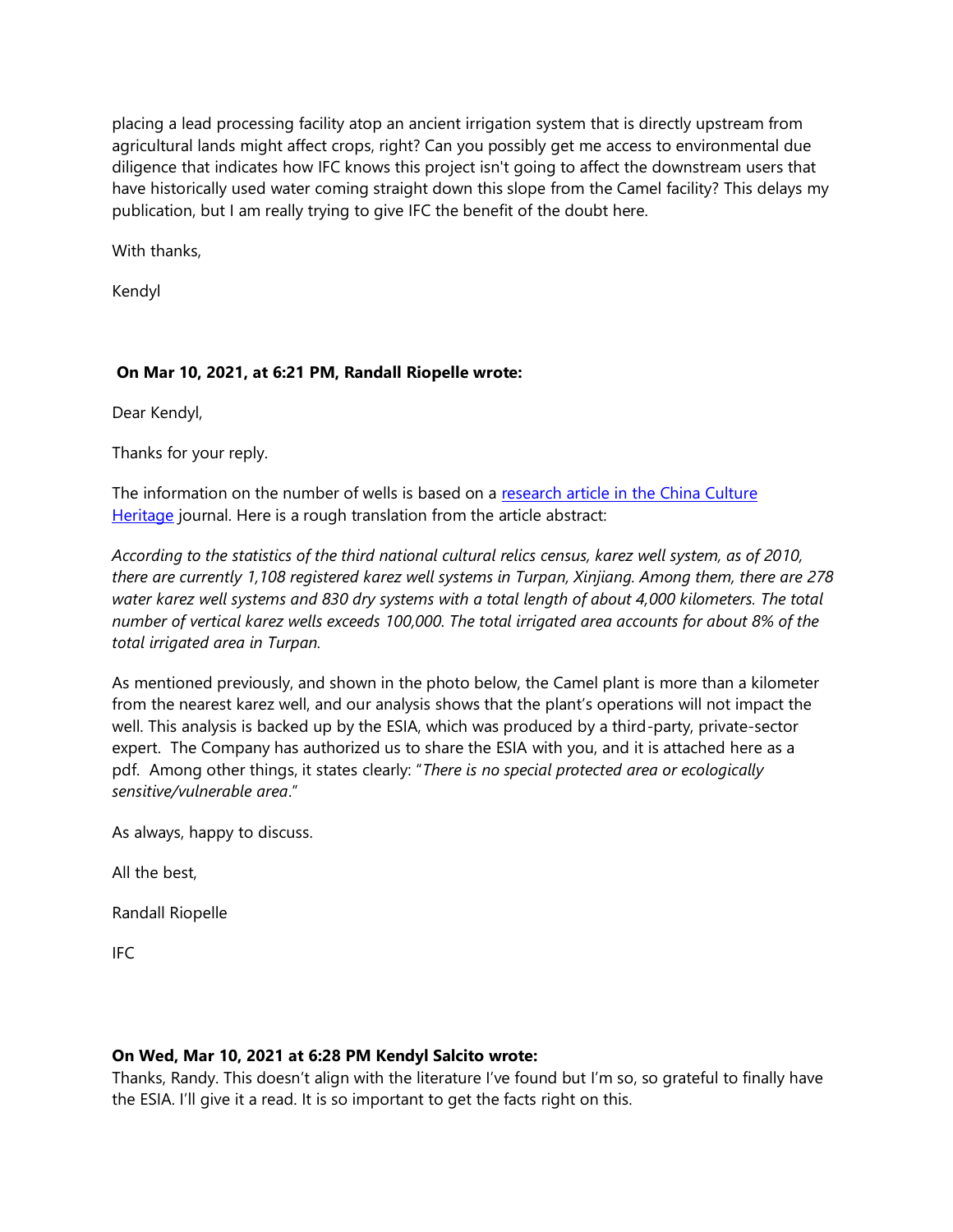Best, Kendyl

**From:** Kendyl Salcito **Date:** March 17, 2021 at 6:05:28 AM MDT **To:** Randall Riopelle **Cc:** Kim-See Lim **Subject: Re: VC - IFC investments in Xinjiang**

Dear Randy and colleagues,

The report will go live today, so you're the first to have it (please confirm receipt, since it's a large file?). There are a couple of IFC folks on NomoGaia's mailing list, so they'll get it a second time later today.

As a clarification on the question of karez systems, Uyghurs and scholars don't actually estimate the number of vertical shafts, because they are not 'wells,' but access points for maintaining the underground canals. The document IFC shared as a reference was produced by the central government and presents a politicized analysis of the karez systems. You'll see clarifications of this in the current version. The report that I found most useful was called "The Age and Origin of Karez [Systems of Silk Road Oases around Turpan, Xinjiang, P.R. of China",](https://link.springer.com/chapter/10.1007/978-3-030-00728-7_17) written by a team of nine scholars with advanced degrees in geomorphology, geology, archaeometry, botany and history. It was funded by the Administration of Cultural Heritage of Turpan and the University of Heidelberg, and it was peer-reviewed for publication in the book Soci-Environmental Dynamics along the Historical Silk Road, which is to say it incorporates inputs from government but is fundamentally driven by science. It articulates the importance of every karez system, regardless of its status as 'protected.'

I have been grateful for IFC's ongoing engagement on this challenging issue and encouraged to see IFC terminating relationships with particularly challenging clients in Xinjiang. The divestment from Goldwind, which occurred simultaneous with a series of small IFC investments supporting Goldwind's market position in Pakistan was particularly interesting. It lends the impression that there are some very creative efforts underway to extract IFC from the region diplomatically. Goldwind's increasingly strong relationship with XPCC may have instigated that decision. As I see it, the risks remain comparable in several ongoing IFC investments in the region.

Please don't hesitate to reach out for any reason. Stay safe and well.

Kendyl